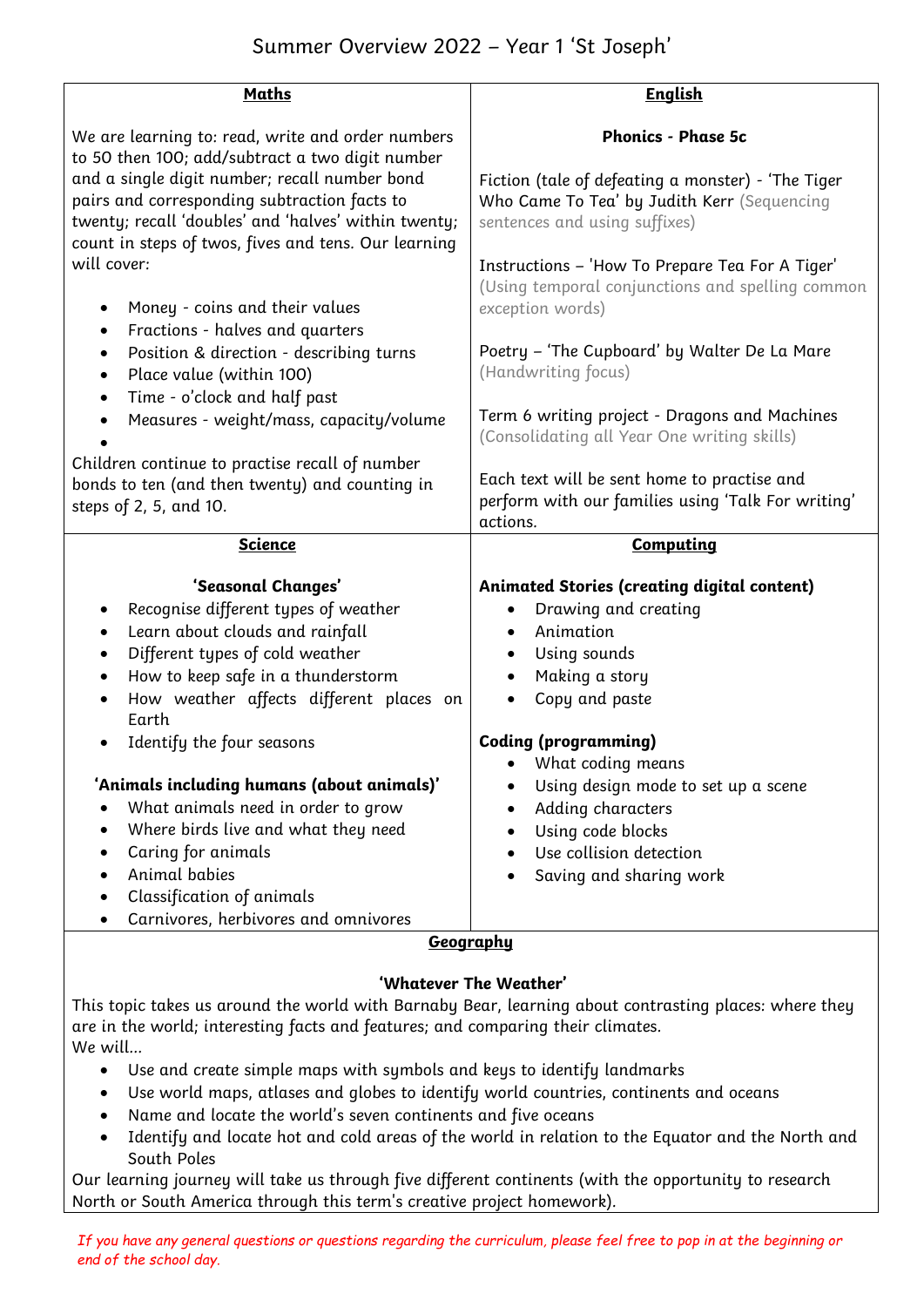# Summer Overview 2022 – Year 1 'St Joseph'

| <u>Art</u>                                                           | Design Technology                                        |
|----------------------------------------------------------------------|----------------------------------------------------------|
| <b>Colour Chaos</b>                                                  | <b>Pirate Paddy's Packed Lunch Problems</b>              |
|                                                                      | Explore existing products                                |
| Mix secondary and tertiary colours<br>$\bullet$                      | Draw on experience when developing ideas                 |
| Mix shades                                                           | Create ideas following a design criteria<br>$\bullet$    |
| Mix tints                                                            | Create models from reclaimed materials<br>$\bullet$      |
| Decide if colours are warm or cold                                   | Begin to understand how structures can be                |
|                                                                      | made stronger, stiffer and more stable                   |
|                                                                      | Test products and suggest improvements                   |
| <b>Music</b>                                                         | PE                                                       |
| Sing-up Units:                                                       | (We follow the PE Hub scheme of work)                    |
| Come dance with me                                                   | Term 5                                                   |
| <b>Nautilus</b>                                                      | Send & Return (Unit 2) - develop sending skills          |
| <b>Compose</b>                                                       | with a variety of balls. Track, intercept and stop a     |
| As I was walking down the street                                     | variety of objects. Apply skills in a game               |
|                                                                      |                                                          |
| Use voices expressively and creatively by<br>$\bullet$               | Run Jump Throw (Unit 2) - increase stamina and           |
| singing songs and speaking chants and                                | core strength. Work collaboratively. Improve             |
| rhymes.                                                              | strength, balance, agility and coordination              |
| Play tuned and untuned instruments<br>$\bullet$                      |                                                          |
| musically.                                                           | Term 6                                                   |
| Listen with concentration and                                        | Gymnastics (Unit 2) - Perform basic actions              |
|                                                                      | showing control. Turn, twist, spin, rock and roll,       |
| understanding to a range of high-quality<br>live and recorded music. | and link these. Perform longer movement phrases          |
|                                                                      | with confidence                                          |
| Experiment with, create, select, and                                 |                                                          |
| combine sounds using the inter-related                               |                                                          |
|                                                                      |                                                          |
| dimensions of music                                                  | Hit Catch Run (Unit 2) - Develop fielding skills and     |
|                                                                      | introduce the concept of simple tactics                  |
| <b>PSHE</b>                                                          | <b>RE</b>                                                |
| (Through weekly Jigsaw sessions and Key Stage                        | We will continue to learn about Jesus and his            |
| assemblies)                                                          | teaching through the themes:                             |
|                                                                      | 'Resurrection'                                           |
| Term 5 - 'Relationships'                                             |                                                          |
| Includes understanding friendship, family and                        | To know that we celebrate the resurrection               |
| other relationships, and conflict resolution and                     | of Jesus at Easter and reflect on what that              |
| communication skills.                                                | means for us                                             |
|                                                                      | Learn about the events following Jesus's<br>٠            |
| Term 6 - 'Changing Me'                                               | resurrection and how Jesus helped the                    |
| Learning to understand and respect changes they                      | disciples to understand He had risen                     |
|                                                                      |                                                          |
| see in themselves and others.                                        | 'Miracles'                                               |
| Includes Sex and Relationship Education in the                       | Explore the concept of a miracle                         |
| context of looking at change:                                        | Explore stories of how Jesus used his great<br>$\bullet$ |
| Children identify the parts of the body that make                    | power to help people                                     |
| boys different to girls, use the correct names for                   | Reflect upon how we can show our trust in                |
| these and understand which parts are private.                        | Jesus                                                    |
| <b>Spanish</b>                                                       | <b>Outdoor Learning</b>                                  |
|                                                                      | ٠                                                        |
| <b>Colours and Numbers</b>                                           | Communication and team building games                    |
| Use simple adjectives                                                | Signs of Summer                                          |
| Understand numbers 1-10 and be able to<br>say them                   | The trees and birds in our environment                   |

*If you have any general questions or questions regarding the curriculum, please feel free to pop in at the beginning or end of the school day.*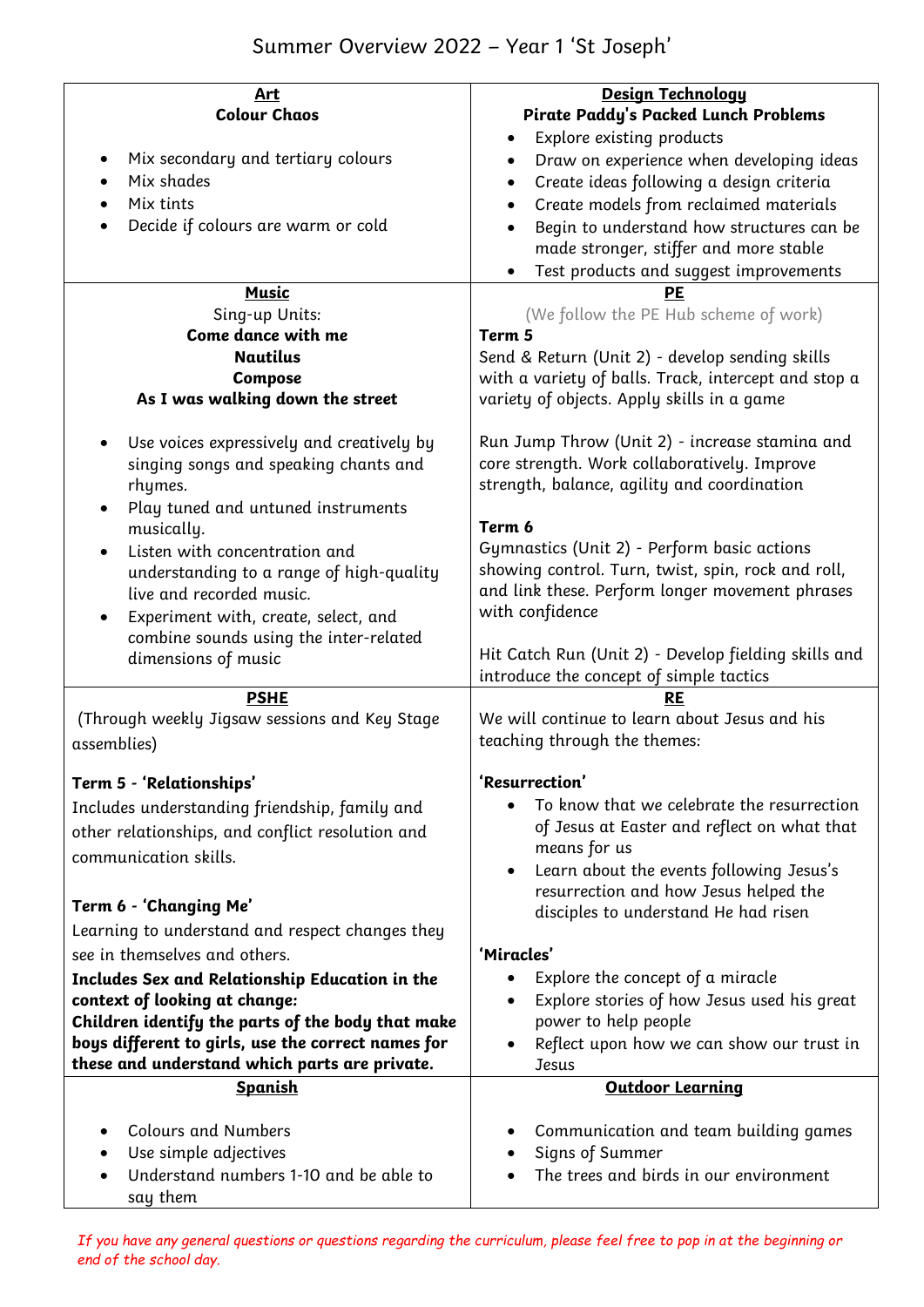## Summer Overview 2022 – Year 1 'St Joseph'

### *Welcome back!*

We hope you had a lovely family time over Easter! We have enioued a little rest but are now focused on the term ahead and looking forward to the next phase of learning we have planned for your children.

Ms Green continues as the Class Teacher Tuesday to Friday and Mrs Walker continues to teach the class every Monday. Mrs Cappa, Miss Arthur and Mrs Szabo assist in class every day.



This Term, homework will consist of:

- Reading
- A phonics activity (set via Class Dojo) these will support your child's secure progression in phonics
- Word pot/high frequency words practice developing your child's blending skills and sight vocabulary
- Number bonds practice (recall of additions and subtractions within ten this term)

Children can upload their homework and/or Word Pot videos to their Class Dojo portfolios when completed. Each term, we will also send home details of a longer homework project linked to our learning in class. Please let us know if you would like any support or advice regarding homework.

Children are encouraged to *reread each of their school reading books at least three times across the week,* helping to build fluency and understanding. Talking about their reading will also help to develop their comprehension skills. Children may then go on to read their own books to help foster an enjoyment of reading. Please record all reading using the GoRead App. This is checked weekly and reading books are changed accordingly.

*Your child should bring their red book bag to school every day* so that they can be heard read regularly in school too. *Due to very limited space, we cannot accommodate large bags or rucksacks.* A zip wallet or red school book bag is sufficient to carry reading books and letters. Children should carry their water bottle (and lunchbox) separately, to be placed in the boxes provided as they enter the classroom.

Each term, we also send home details of a longer homework project linked to our learning in class. *For homework this term, we would love it if you could work with your child to research an aspect of either North or South America - see separate homework letter.* Please let Ms Green or one of the Year One team know if you would like any support or advice regarding homework.

In maths, we have a focus on learning number bonds to ten and counting in steps of twos, fives and tens. The children practise recall of these number facts daily in class and are awarded bronze, silver and gold awards for their achievements.